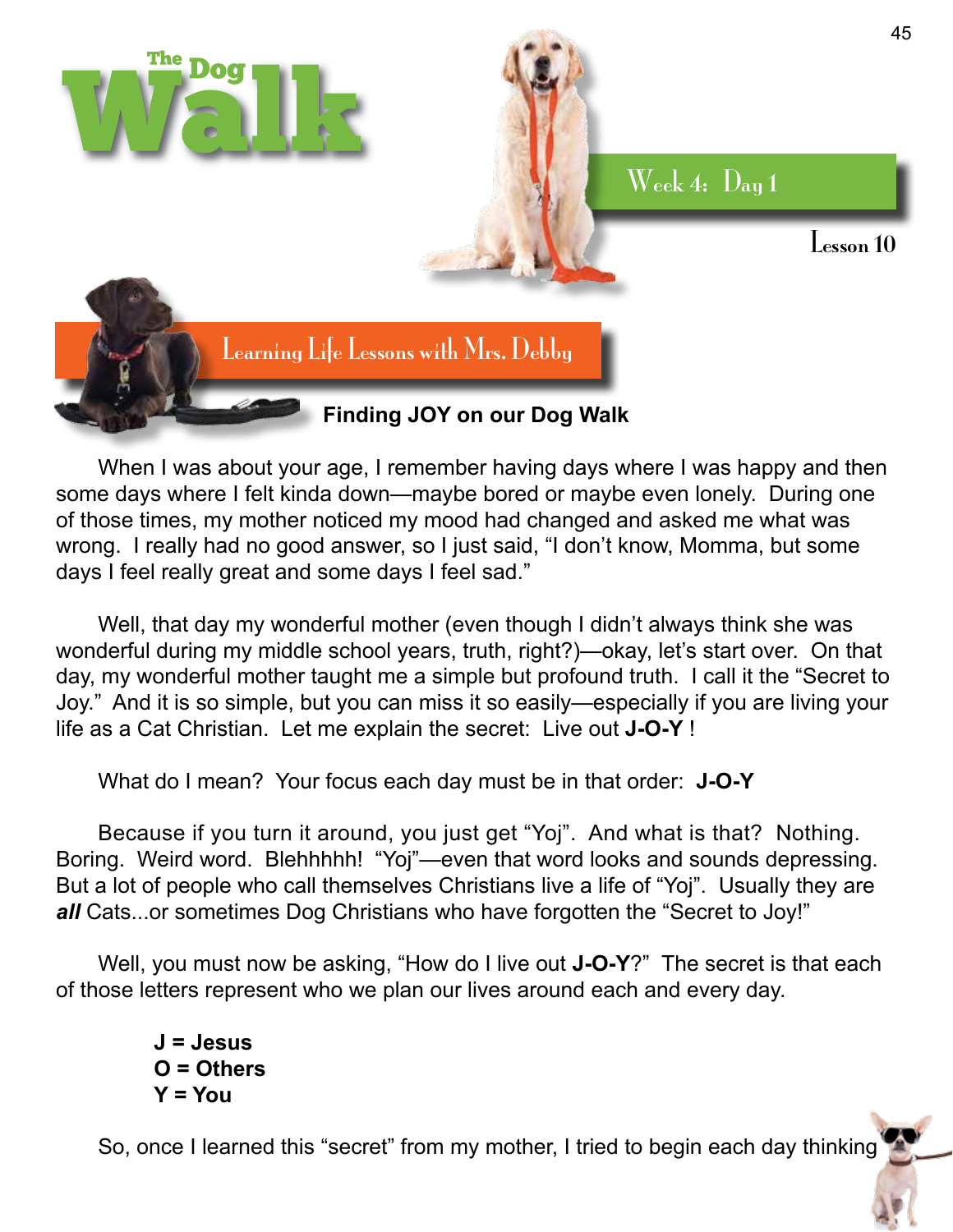**First**, how can I honor Jesus today? Or bring glory to God today? **Second**, how can I bless others today? Who needs me to encourage them? **Third**, what are my own needs or desires for today?

I promise you, if you plan your day in that order, you will find **JOY** instead of what often happens when you plan your day in this order: *You, Others, Jesus* or "Yoj." It has been true in my life for over 40 years! And I taught it to my four children, too. I challenge you to live it out this week. Put it to the test. Pass it on!





I taught my kids the "JOY" principle when they were this young.

1. **Jesus**: What is one attitude you can choose to have or action you can choose to do that will truly honor and glorify **Jesus** this day? (Read Matthew 5:1-16 if you need ideas.)

\_\_\_\_\_\_\_\_\_\_\_\_\_\_\_\_\_\_\_\_\_\_\_\_\_\_\_\_\_\_\_\_\_\_\_\_\_\_\_\_\_\_\_\_\_\_\_\_\_\_\_\_\_\_\_\_\_\_\_\_\_\_\_\_\_\_\_\_\_

\_\_\_\_\_\_\_\_\_\_\_\_\_\_\_\_\_\_\_\_\_\_\_\_\_\_\_\_\_\_\_\_\_\_\_\_\_\_\_\_\_\_\_\_\_\_\_\_\_\_\_\_\_\_\_\_\_\_\_\_\_\_\_\_\_\_\_\_\_

2. **Others**: Who do you feel needs a kind word or a good deed from you today? Next, what will you do to express it to them?

3. **You**: What is one need you have or goal you want to accomplish today?



\_\_\_\_\_\_\_\_\_\_\_\_\_\_\_\_\_\_\_\_\_\_\_\_\_\_\_\_\_\_\_\_\_\_\_\_\_\_\_\_\_\_\_\_\_\_\_\_\_\_\_\_\_\_\_\_\_\_\_\_\_\_\_\_\_\_\_\_\_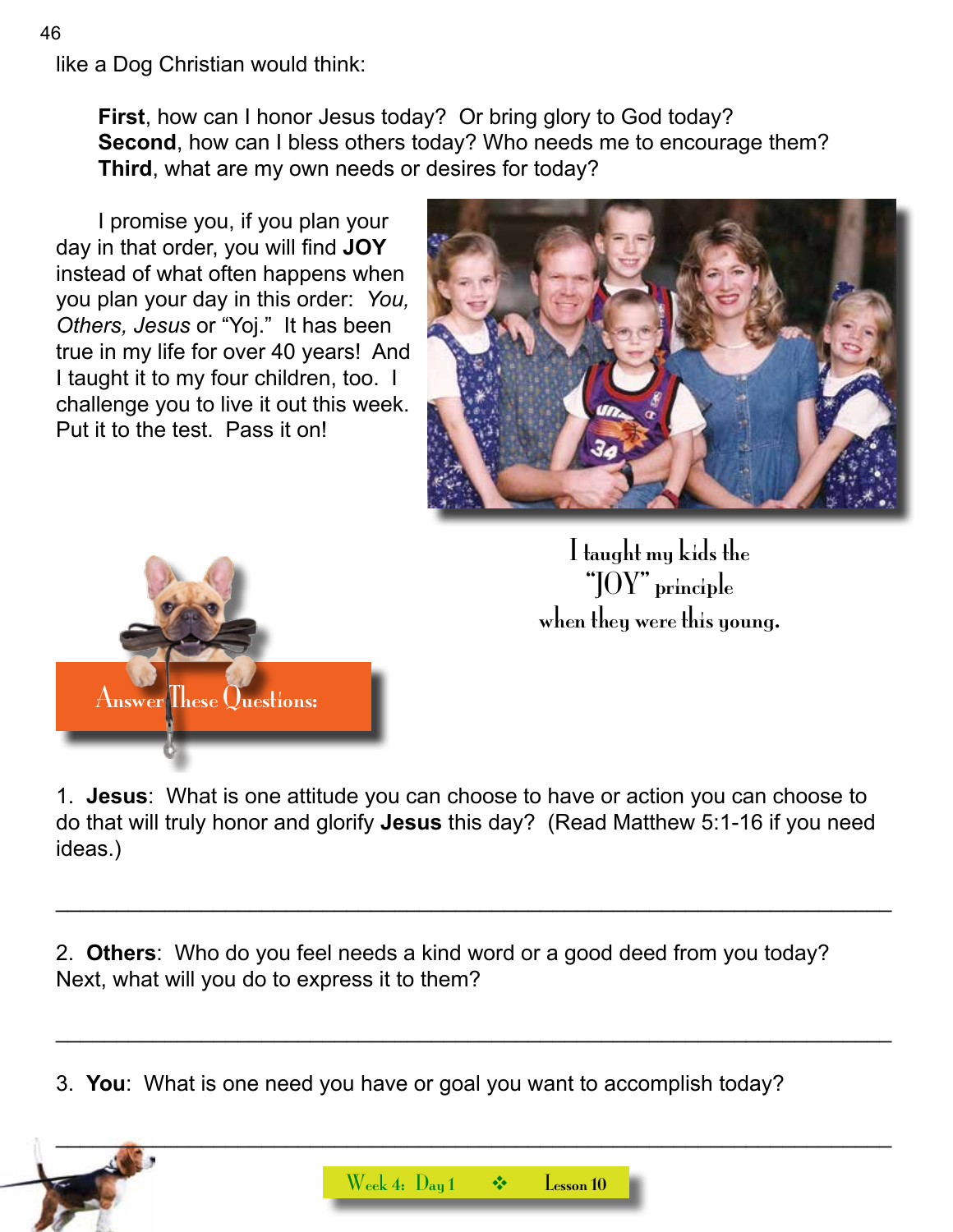John 10:10 (ESV)



*The thief comes only to steal and kill and destroy. I came that they may have life and have it abundantly.*

\_\_\_\_\_\_\_\_\_\_\_\_\_\_\_\_\_\_\_\_\_\_\_\_\_\_\_\_\_\_\_\_\_\_\_\_\_\_\_\_\_\_\_\_\_\_\_\_\_\_\_\_\_\_\_\_\_\_\_\_\_\_\_\_\_\_\_\_\_

\_\_\_\_\_\_\_\_\_\_\_\_\_\_\_\_\_\_\_\_\_\_\_\_\_\_\_\_\_\_\_\_\_\_\_\_\_\_\_\_\_\_\_\_\_\_\_\_\_\_\_\_\_\_\_\_\_\_\_\_\_\_\_\_\_\_\_\_\_

\_\_\_\_\_\_\_\_\_\_\_\_\_\_\_\_\_\_\_\_\_\_\_\_\_\_\_\_\_\_\_\_\_\_\_\_\_\_\_\_\_\_\_\_\_\_\_\_\_\_\_\_\_\_\_\_\_\_\_\_\_\_\_\_\_\_\_\_\_

1. Who do you think "the thief" is for us today as followers of Jesus?<sup>54</sup>

- 2. Who is the "I" in our memory verse?<sup>55</sup>
- 3. What does the word "abundant" really mean?<sup>56</sup>

Begin to memorize this verse as you draw two contrasting pictures in the boxes below.

| Draw a Thief Stealing | Draw a Person with an Abundance of Something |
|-----------------------|----------------------------------------------|
|                       |                                              |
|                       |                                              |
|                       |                                              |
|                       |                                              |
|                       |                                              |
|                       |                                              |
|                       |                                              |
| Week 4: Day 1         | Lesson 10<br>一条                              |